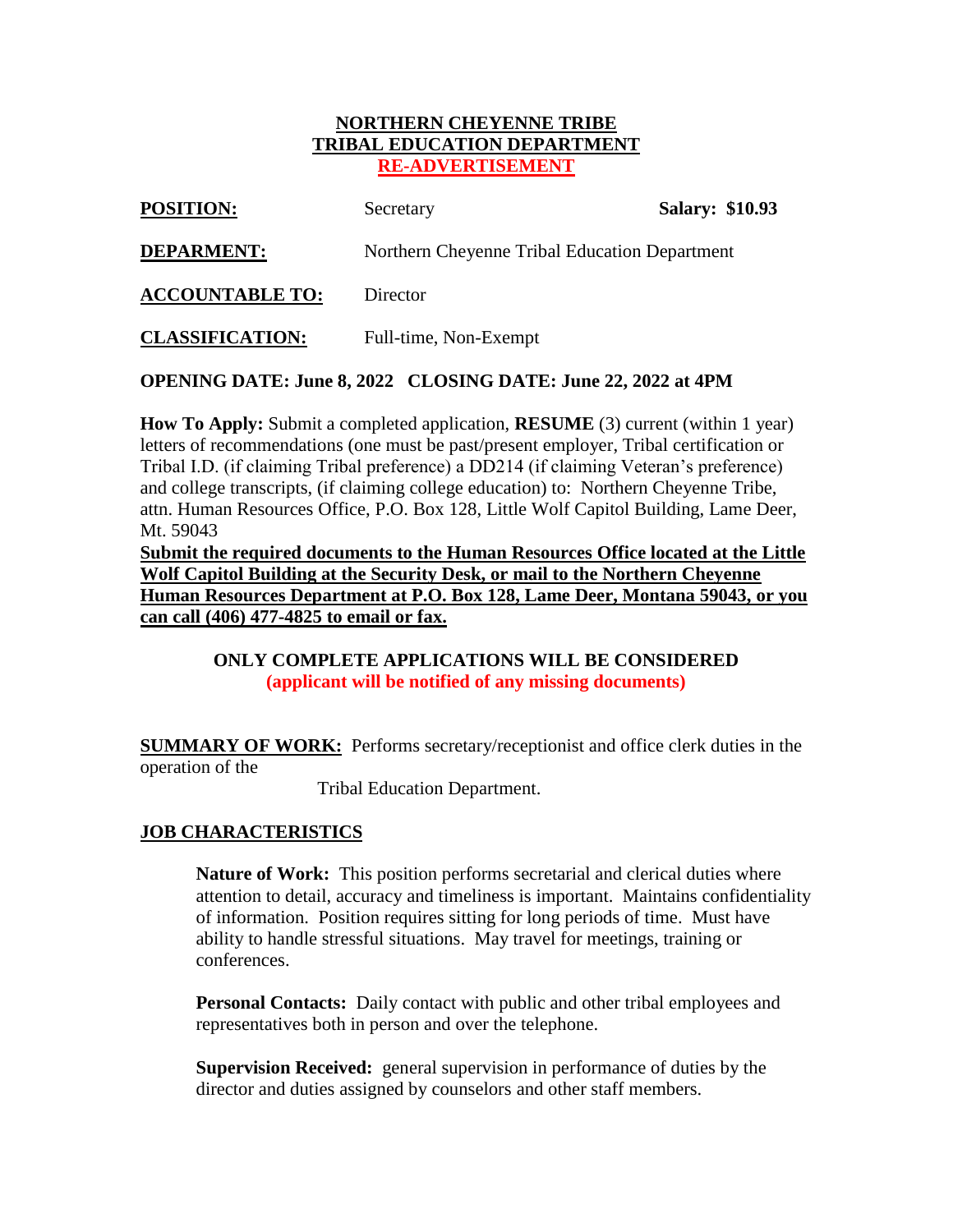**Essential Functions:** Position requires ability to communicate orally and in writing; monitor and order supplies and equipment; read written material; take minutes of meeting; maintain records and files; use of computer; answer a telephone; type; calculate; maintain inventory; maintain office equipment, keep the office orderly and functional.

### **AREAS OF JOB ACCOUNTABILITY AND PERFORMANCE**

Greets the public and directs to appropriate person. Assists walk-in-clientele with application process for higher education and adult vocational training when necessary and make referrals to counseling staff. Answers the telephone, takes accurate messages, screens calls and directs to the appropriate person.

Types a wide variety of materials in rough draft and finished form, including letters, memorandums and special reports, vouchers for student payment, cash receipts, and memorandum of agreements. And other office correspondence.

Maintains reports on program material with private, individuals, local, state and federal agencies. Responsible for correct format, punctuation, grammar and assembly of materials.

Screens incoming mail, logs outgoing mail, fax, checks, applications

Screens individuals for office access

Screens individuals for access to information and office files.

Provides all necessary reports to the Tribal Council, Tribal President, area and agency personnel and program administrators

Maintains accurate files on current budgets, reports, vouchers, records, cuff accounts, mail and contacts.

Assist in the development and maintenance of all cross-reference materials. Tracks inventory and maintains an accurate accounting.

Orders supplies, equipment and materials

Ensures all office equipment is good working order and maintained. Assists individuals with employment applications, referrals, job verifications, boarding school applications, Job Corp applications

Performs other related duties as agreed upon by the director and employee for program administration